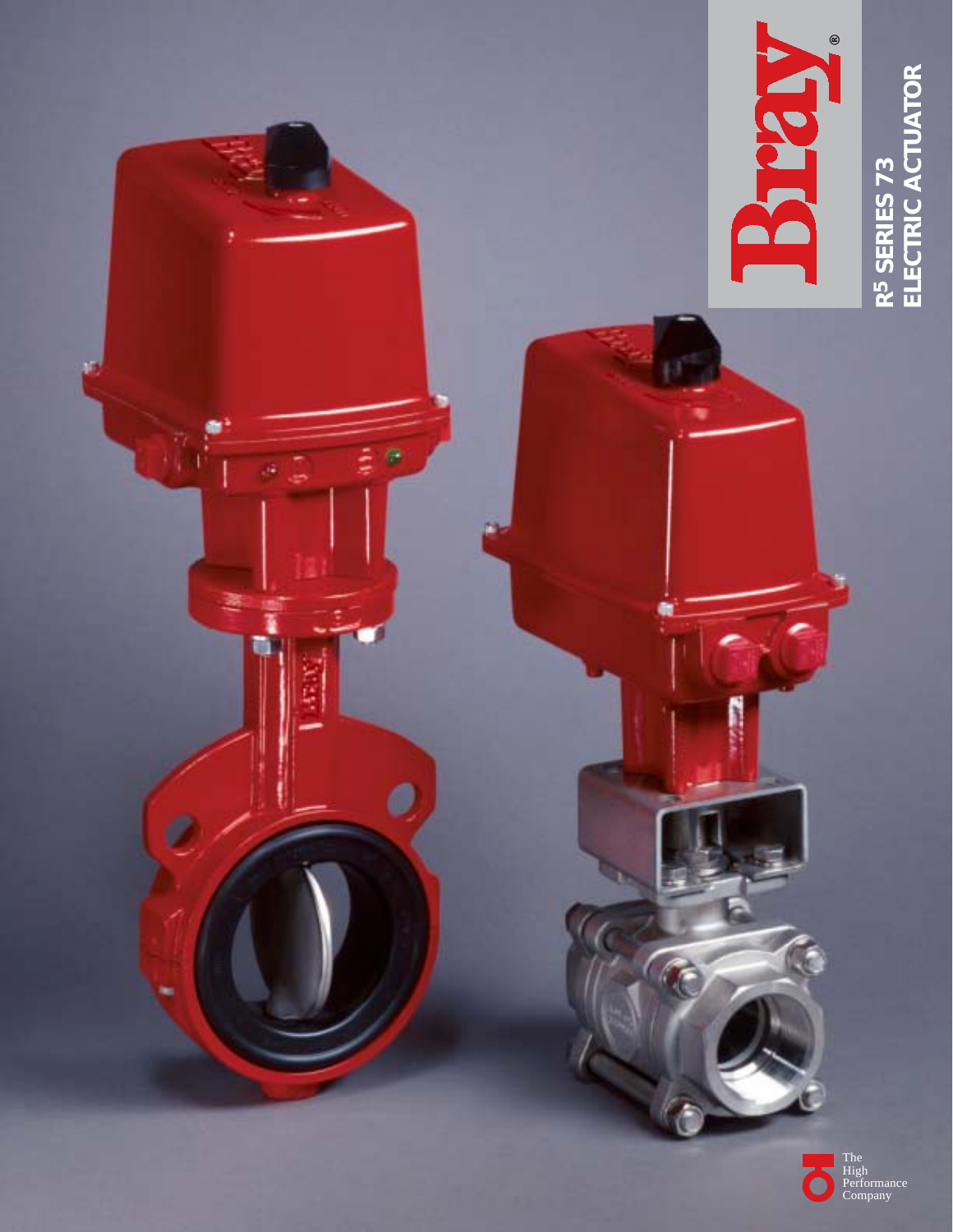#### **RUGGED, LOW COST ELECTRIC ACTUATORS FOR ROTARY VALVES**

#### **THREE ON-OFF MODELS WITH 100, 300 OR 600 LB-IN OUTPUT TORQUE**

**WATERPROOF** (**NEMA 4, 4X, IP 65**)

**Bray Controls' generations of innovative electric actuators have a proven record of success. Building on this record, Bray has combined engineering expertise and years of field experience to produce the R5. This red, rectangular electric actuator for rotary valves delivers highly reliable service at a reduced price. The R5 meets the needs of 21st Century industrial applications at a price that is unmatched.**

**Bray has specifically engineered the R5 for customer–friendly convenience. Designed to offer easy, interference–free access to terminal block wiring and cam adjustment, the R5 greatly reduces the time required for field startup. Installation and maintenance can be performed with assured ease and safety.**

**MOTOR & CAPACITOR** (**A**) The R5 has a 120 or 220 VAC single phase permanent split-capacitor reversible induction motor. 12 or 24 VDC motors are available upon request. The UL listed motor features a built-in thermal overload protector of a bi-metallic strip in the windings set at 230°F (110°C) with automatic reset.

**MOTOR BREAK** (**B**) All AC motors feature an internal break. When power to the actuator is cut off the break stops the motor and holds the valve in position until power is restored.

**SPUR GEAR SYSTEM** (**C**) The heavyduty spur gear train is composed of precision cut, multi-staged gears and shafts. The gears and shafts are heat treated high alloy steel and will withstand locked rotor conditions. The spur gear system is permanently lubricated at the factory.

**CIRCUIT BOARD** (**D**) The R5 has a heavy duty printed circuit board that replaces cumbersome internal component wiring. To withstand line vibration and shock, Bray manufactures the R5 PCB at double the thickness of commonly used PCBs.

**TRAVEL LIMIT SWITCHES** (**E**) Bray has provided two SPDT switches as standard. The 10A, 220 VAC switches are used for AC motor control. Two optional auxiliary switches are available to signal a low wattage AC lamp or a DC controller input. Switches are easily accessible without interference from other components.

# **CAMS / CAM ADJUSTMENT** (**F**)

Cams are infinitely adjustable by a Hex key with no special tools needed. Standard factory setting allows 90° reversible rotation between open and closed positions. Extended rotation units such as 180°, 270° or beyond are optional.

**TERMINAL BLOCK** (**J**) The actuator switches are connected to a terminal block. The block has been designed for ease of customer wiring without interference from other components and features clearly marked terminal numbers. The lever-operated block simplifies wiring connection. Connection is just a matter of inserting the wire and pushing down the lever – no tools are needed. The block has been placed near the two conduit entries with ample room for running wire leads. A wiring diagram is included inside the cover for easy reference.



square (star) bore is available.

**INDICATOR SHAFT** (**H**) The shaft is Stainless Steel.

**HEATER** (**I**) A heater can be added to the  $R<sup>5</sup>$  to prevent possible damage to electrical components due to condensation build-up inside the actuator.

**HOUSING SEAL** (**K**) The large O-ring seal between the cover and base provides a waterproof enclosure and prevents ingress of moisture. This seal is far superior to commonly used gaskets.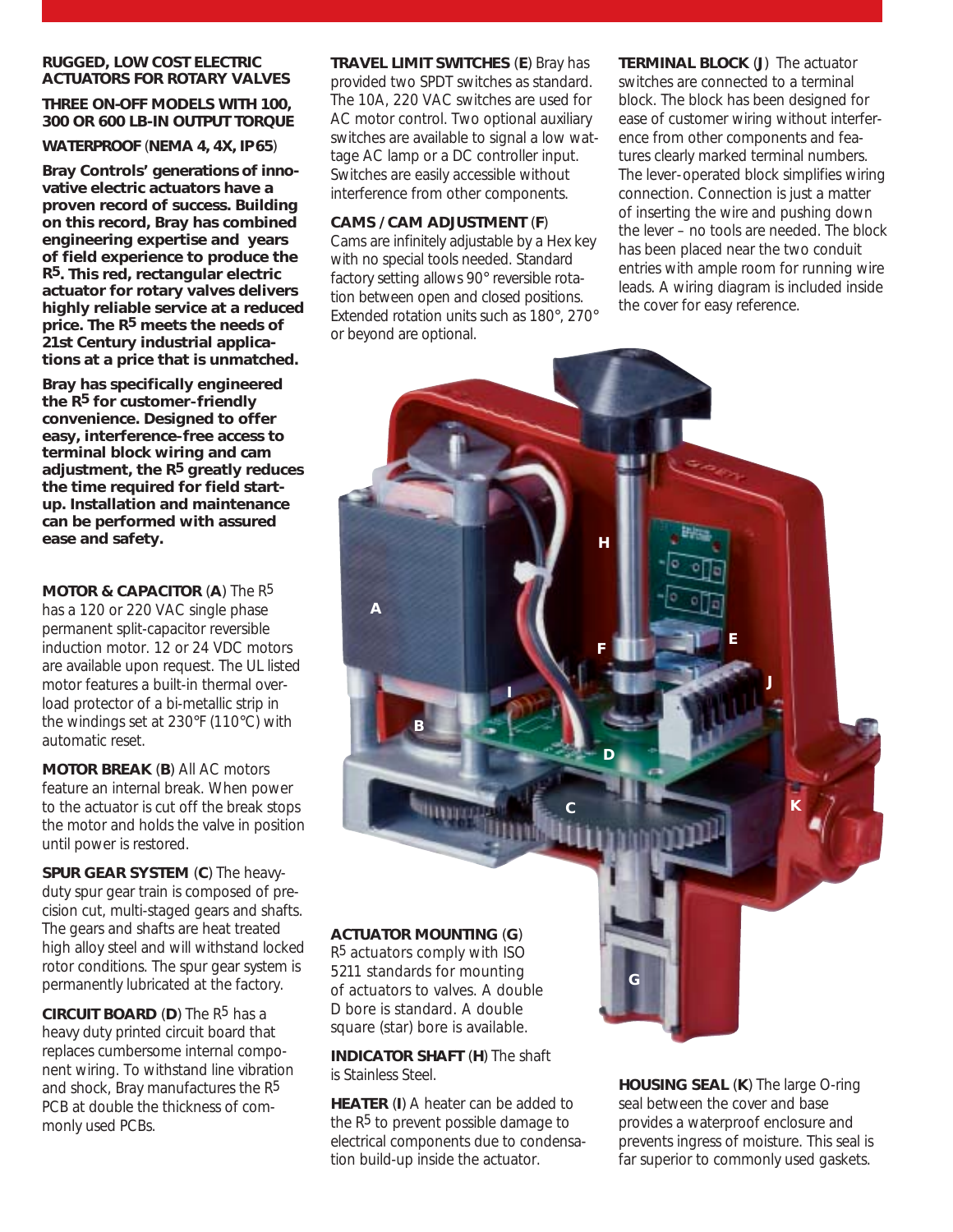**ENCLOSURE** (**L**) Die-cast aluminum cover and base are waterproof and designed to meet NEMA 4, 4X and IP 65 specifications. The enclosure features a high-quality polyester powder coating offering exceptional corrosion, wear, impact and ultraviolet resistance.

# **VALVE POSITION INDICATION**

The R<sup>5</sup> features a highly visible valve position indication system. Made of ABS, a Pointer (**M**) on top of the unit indicates valve position through the full range of travel. Open and Close lettering and a direction of travel arrow are molded into the housing for easy reference and permanent position indication.

**MANUAL OVERRIDE** Bray's manual override with double D flats is easily accessible by removing the position indicator. By pushing the indicator shaft down, the spring loaded output shaft disengages from the output gear. The Manual Override allows manual rotation of valve position when electrical power is off. To reengage, pull the indicator shaft back up.

# **CONDUIT ENTRIES** (**N**) The R5

features two conduit connections with inherent stops. Entries are available in either 1/2" NPT or metric threads. One entry is for power, one for control wiring.





Two LEDs, one for open and one for closed, are located on the unit side. The LEDs light up either red or green when the valve reaches the open and closed positions. Beside each LED, graphic icons indicating open and closed have been molded into the housing.

# **ELECTRICAL CABLE CONNECTIONS**

(**Optional**) A multi-pin, watertight cable receptacle offers full compatibility with today's industrial wiring systems. Factory pre-wiring prevents errors and provides quick–connect field installation. Cordsets with flying leads or extension cords with connections on both ends can be plugged directly into the receptacle.

#### **COMPACT, LOW PROFILE ECONOMICAL DESIGN**

The R5 delivers high torque in a compact, low profile design at a reduced cost. This design offers the advantages of smaller space requirements, lighter weight and ease of installation/maintenance when compared to other electric actuators.



#### **DIRECT MOUNTING OF THE R5 SERIES 73 ON BRAY VALVES**

Bray actuators mount directly to Bray valves without using external linkage. Field installation is simple and misalignment is minimized. For sanitary processing and outdoor applications, the Bray direct mounting system reduces the possibility of contamination buildup or corrosion between the valve and actuator.

The mounting pattern complies with ISO 5211 and NAMUR recommendations (VDI/VDE 3845). The  $R<sup>5</sup>$  can be mounted and operated in any position. Bray can provide linkages for mounting the R5 to other devices requiring 90<sup>°</sup> rotation. Please consult the Bray factory for further information.